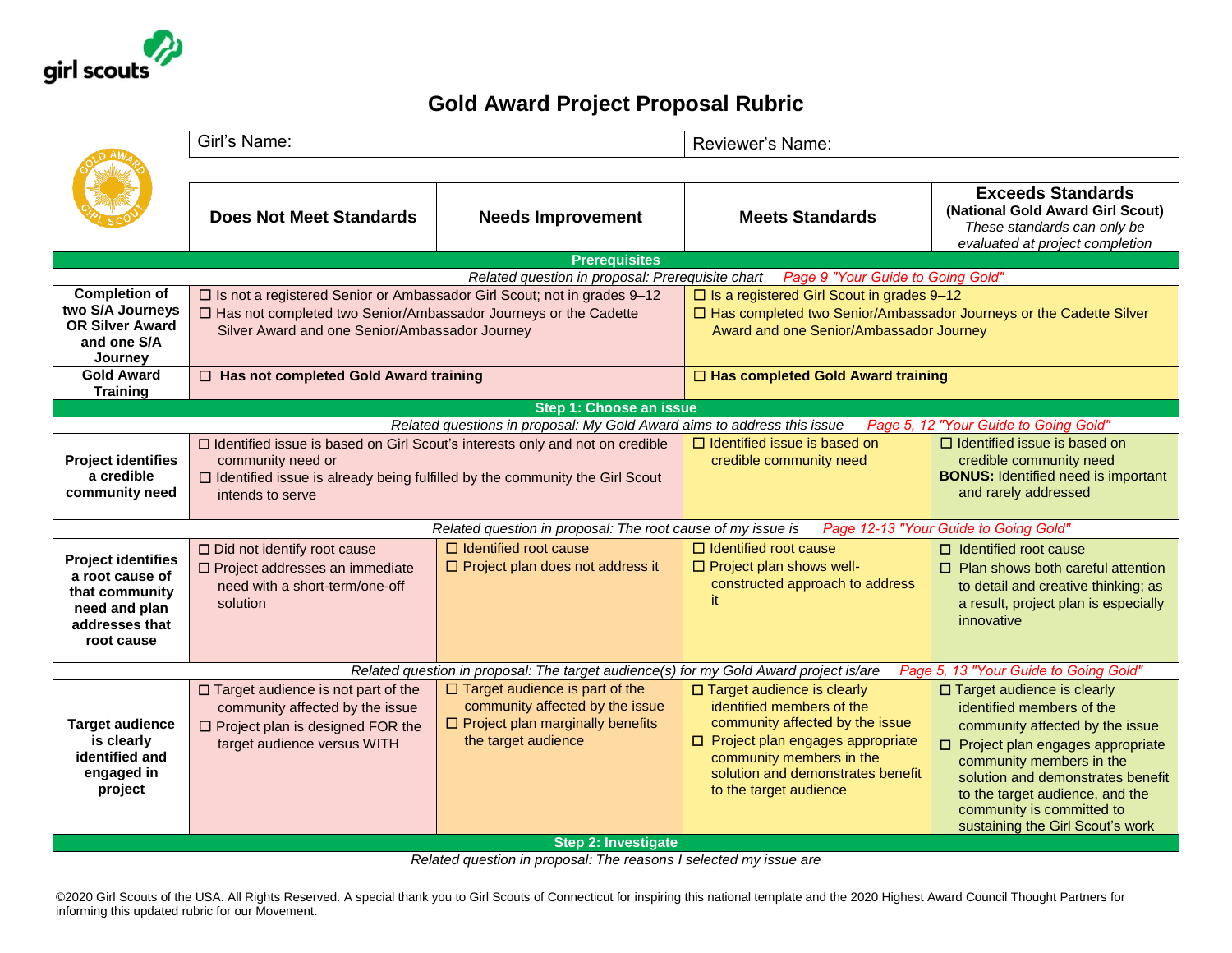| Research<br>sources are cited<br>and thoroughly<br>investigated                                                                                                                                                                                                           | $\Box$ No validation or research<br>conducted to help shape project                                                                       | $\Box$ Research is implied, but no<br>sources provided                                                          | $\Box$ Some research has been<br>conducted and 1-2 sources are<br>referenced                                                                                                                       | $\Box$ Thorough research has been<br>conducted and 3+ sources cited                                                                                                                                                          |  |  |
|---------------------------------------------------------------------------------------------------------------------------------------------------------------------------------------------------------------------------------------------------------------------------|-------------------------------------------------------------------------------------------------------------------------------------------|-----------------------------------------------------------------------------------------------------------------|----------------------------------------------------------------------------------------------------------------------------------------------------------------------------------------------------|------------------------------------------------------------------------------------------------------------------------------------------------------------------------------------------------------------------------------|--|--|
|                                                                                                                                                                                                                                                                           |                                                                                                                                           | Related question in proposal: My Gold Award's national and/or global link is                                    |                                                                                                                                                                                                    |                                                                                                                                                                                                                              |  |  |
| <b>Project identifies</b><br>national or global<br>link to issue                                                                                                                                                                                                          | $\Box$ No connection to national and/or<br>global issue                                                                                   | $\Box$ Some research or evidence<br>suggests limited connection to<br>national or global issue                  | $\Box$ Includes broad research and<br>evidence connecting project<br>specifically to a larger national<br>and/or global issue; solution<br>contributes to addressing that<br>issue                 | $\square$ Specific connection to a larger<br>national and/or global issue;<br>research and evidence from other<br>communities informs this project<br><b>BONUS:</b> Plan in place to share<br>project with other communities |  |  |
|                                                                                                                                                                                                                                                                           |                                                                                                                                           | Step 3: Get help                                                                                                |                                                                                                                                                                                                    |                                                                                                                                                                                                                              |  |  |
|                                                                                                                                                                                                                                                                           |                                                                                                                                           |                                                                                                                 | Related question in proposal: List the names of individuals and organizations you plan to work with on your Gold Award project                                                                     | Page 5 "Your Guide to Going Gold"                                                                                                                                                                                            |  |  |
| <b>Team members</b><br>are identified                                                                                                                                                                                                                                     | $\Box$ Self and family only                                                                                                               | □ Self, family, and Girl Scouts only<br>OR less than 3 team members                                             | □ 3-5 team members, beyond Girl<br>Scout community and family, with<br>skills and knowledge related to<br>the issue, including members of<br>the community impacted by issue                       | □ 3-5+ team members, beyond Girl<br>Scouts and family, with evidence<br>of strategic thought for leveraging<br>skill/expertise to impact issue;<br>includes members of community<br>impacted by issue                        |  |  |
| Related question in proposal: Girl Scout Gold Award Project Advisor information Page 14 "Your Guide to Going Gold"                                                                                                                                                        |                                                                                                                                           |                                                                                                                 |                                                                                                                                                                                                    |                                                                                                                                                                                                                              |  |  |
| <b>Project Advisor is</b><br>identified and is<br>an expert                                                                                                                                                                                                               | $\square$ None selected                                                                                                                   | $\Box$ Advisor is family member or troop<br>leader/volunteer OR does not<br>have knowledge of selected issue    | $\Box$ Advisor has demonstrated<br>knowledge or is an expert in the<br>selected issue                                                                                                              | $\Box$ Advisor is an expert on the<br>selected issue and additional<br>expert advisors are listed in team                                                                                                                    |  |  |
|                                                                                                                                                                                                                                                                           |                                                                                                                                           | Step 4: Create a plan                                                                                           |                                                                                                                                                                                                    |                                                                                                                                                                                                                              |  |  |
|                                                                                                                                                                                                                                                                           |                                                                                                                                           |                                                                                                                 | Related question in proposal: I will address the root cause by Page 15 "Your Guide to Going Gold"                                                                                                  |                                                                                                                                                                                                                              |  |  |
| <b>Clear project</b><br>description                                                                                                                                                                                                                                       | $\Box$ Project is not at all described;<br>there is no explanation of what<br>will be done<br>$\square$ Extra has not been submitted.     | $\Box$ Project is vaguely described; it is<br>unclear what will be done<br>$\Box$ Extra has not been submitted. | □ Project is clearly described and<br>shows a well-constructed<br>approach.<br>□ Submitted Extra.                                                                                                  | □ Project plan shows both careful<br>attention to detail and creative<br>thinking; as a result, project plan<br>is especially innovative                                                                                     |  |  |
| Related questions in proposal: The skills, knowledge, and/or attitudes my target audience will gain are; I will know that my audience has gained the desired skills/<br>knowledge because; Measurement of my project's success chart<br>Page 7 "Your Guide to Going Gold" |                                                                                                                                           |                                                                                                                 |                                                                                                                                                                                                    |                                                                                                                                                                                                                              |  |  |
| <b>Project will have</b><br>a measurable<br>impact                                                                                                                                                                                                                        | $\square$ Impact does not relate to issue<br>OR is not defined                                                                            | $\Box$ Impact is a vague impression OR<br>not realistically measurable                                          | $\square$ Impact is clearly defined and<br>measurable; there is a clear<br>measurement tool defined                                                                                                | □ Project's impact is clearly defined<br>and would affect a significant<br>number of individuals and/or<br>affect individuals to a significant<br>degree; clear measurement tools<br>are defined                             |  |  |
| Related question in proposal: My Gold Award project goals are Page 8 "Your Guide to Going Gold"                                                                                                                                                                           |                                                                                                                                           |                                                                                                                 |                                                                                                                                                                                                    |                                                                                                                                                                                                                              |  |  |
| Project goals are<br>clearly defined<br>and realistic                                                                                                                                                                                                                     | $\square$ No goals identified                                                                                                             | $\Box$ Goals lack detail and are not<br>clearly connected to planned<br>project impact                          | $\Box$ At least one goal is clearly defined<br>and connected to project impact                                                                                                                     | $\Box$ Multiple goals are clearly defined<br>OR one especially ambitious goal<br>is outlined                                                                                                                                 |  |  |
| Page 6-7"Your Guide to Going Gold"<br>Related question in proposal: My Gold Award will be sustained by                                                                                                                                                                    |                                                                                                                                           |                                                                                                                 |                                                                                                                                                                                                    |                                                                                                                                                                                                                              |  |  |
| Project plan will<br>ensure<br>sustainability                                                                                                                                                                                                                             | $\square$ No plan for project to be<br>continued OR the solution can't<br>be maintained following the<br>project (it's a service project) | $\Box$ Unclear idea of how the project<br>will continue OR hoping someone<br>else will sustain                  | $\Box$ Clear, thoughtful plan that leads to<br>sustainability beyond the Girl Scout's<br>involvement Sustained by:<br>$\Box$ Education<br>$\Box$ Advocacy<br>$\square$ Commitment by outside party | $\Box$ Plan for sustainability is especially<br>strong, galvanizing others beyond<br>target audience to participate in<br>the solution and/or advocate for<br>involvement across multiple<br>communities                     |  |  |

©2020 Girl Scouts of the USA. All Rights Reserved. A special thank you to Girl Scouts of Connecticut for inspiring this national template and the 2020 Highest Award Council Thought Partners for informing this updated rubric for our Movement.